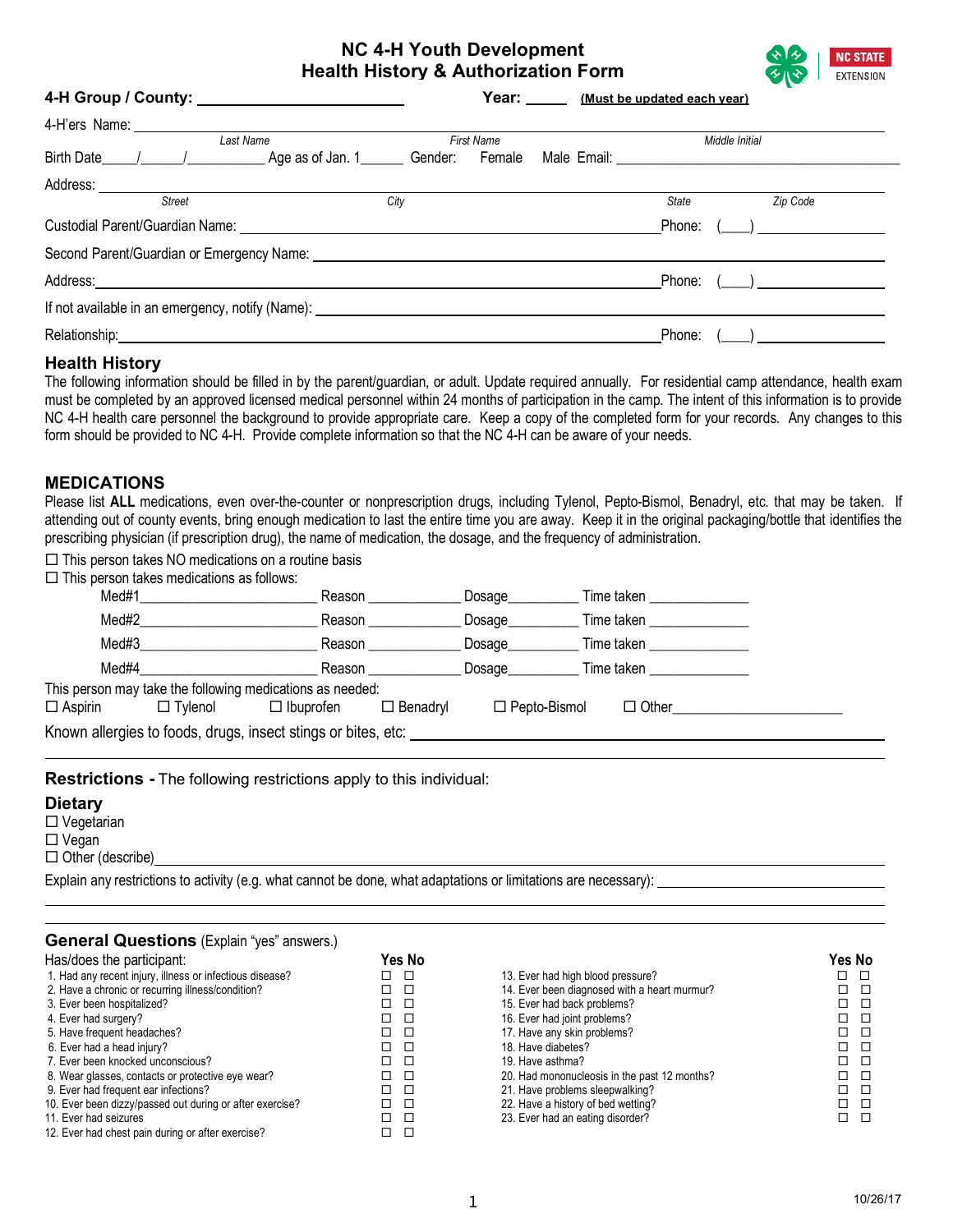$\mathcal{L}=\{z\in\mathcal{L}^{\mathcal{L}}:z\in\mathcal{L}^{\mathcal{L}}:z\in\mathcal{L}^{\mathcal{L}}:z\in\mathcal{L}^{\mathcal{L}}:z\in\mathcal{L}^{\mathcal{L}}:z\in\mathcal{L}^{\mathcal{L}}:z\in\mathcal{L}^{\mathcal{L}}:z\in\mathcal{L}^{\mathcal{L}}:z\in\mathcal{L}^{\mathcal{L}}:z\in\mathcal{L}^{\mathcal{L}}:z\in\mathcal{L}^{\mathcal{L}}:z\in\mathcal{L}^{\mathcal{L}}:z\in\mathcal{L$ Special medical concerns or conditions that event supervisors should know about, including contagious illnesses, epilepsy, asthma, diabetes, previous injuries to bones/joints, etc: example and the state of the state of the state of the state of the state of the state of the state of the state of the state of the state of the state of the state of the state of t

\_\_\_\_\_\_\_\_\_\_\_\_\_\_\_\_\_\_\_\_\_\_\_\_\_\_\_\_\_\_\_\_\_\_\_\_\_\_\_\_\_\_\_\_\_\_\_\_\_\_\_\_\_\_\_\_\_\_\_\_\_\_\_\_\_\_\_\_\_\_\_\_\_\_\_\_\_\_\_\_\_\_\_\_\_\_\_\_\_\_\_\_\_\_\_\_\_\_\_\_\_\_\_\_\_\_\_\_\_\_\_\_\_\_\_\_\_\_\_\_\_\_

| Which of the following has the participant had?<br>$\Box$ Measles<br>$\Box$ Chicken pox<br>$\Box$ German measles<br>$\Box$ Mumps<br>$\Box$ Hepatitis A<br>$\Box$ Hepatitis B<br>$\Box$ Hepatitis C |                                      |  |
|----------------------------------------------------------------------------------------------------------------------------------------------------------------------------------------------------|--------------------------------------|--|
| TB Mantoux Test<br>Result: $\Box$ Positive                                                                                                                                                         | Date of last test<br>$\Box$ Negative |  |

**the NC 4-H should be made aware.**

**Use this space to provide any additional information about the participant's behavior and physical, emotional or mental health about which** 

| Name of family physician: <u>contained a series of the series of</u> | Phone:                    |
|----------------------------------------------------------------------|---------------------------|
| Address:                                                             |                           |
| <b>Street Address</b>                                                | Zip Code<br>City<br>State |
| Name of family dentist/orthodontist:                                 | Phone:                    |
| Address:                                                             |                           |
| <b>Street Address</b>                                                | City<br>Zip Code<br>State |
|                                                                      |                           |

#### **Insurance Information**

The 4-H program purchases accident insurance for youth participants for many sponsored events. This coverage is not a substitute for personal health insurance, and may not cover all accident or medical expenses. Therefore, medical providers may find it necessary to bill the family or your insurance company for medical services rendered. Please provide the following information:

| Health Insurance Company                |  |
|-----------------------------------------|--|
| Health Insurance Policy #               |  |
| Company Address                         |  |
| Company Telephone Number (Section 2014) |  |
|                                         |  |